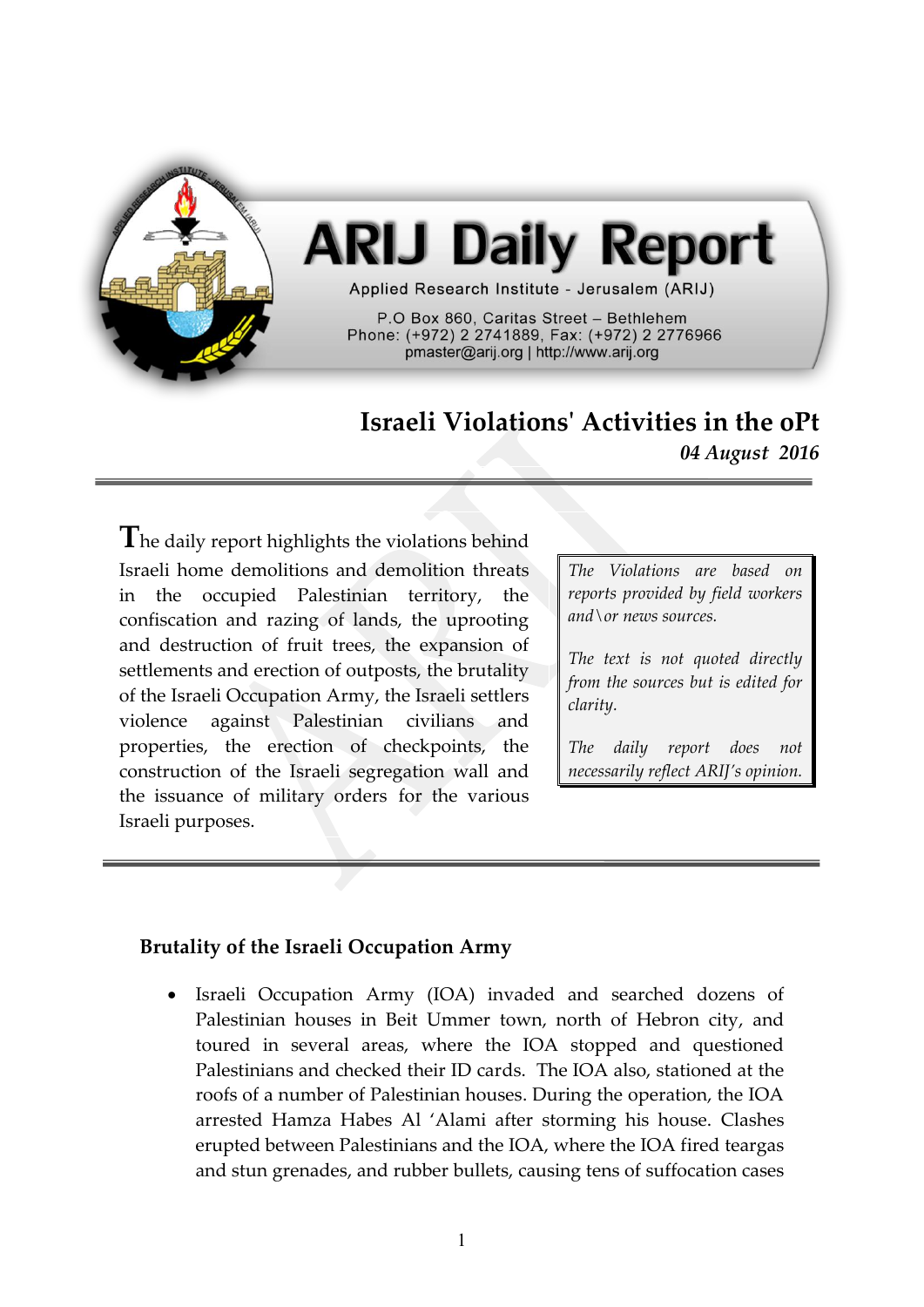and the injury of a Palestinian. (Wafa & Wattan & RB2000 4 August 2016)

• Israeli Occupation gunboats opened fire at Palestinian fishing boats while they were sailing near Deir Al Balah shore, causing the damage in a Palestinian fishing boat. (Maannews 4 August 2016)

### **Israeli Arrests**

- Israeli Occupation Army (IOA) arrested Bilal Matariya from Qalandiya refugee camp, north of Jerusalem city. (Wafa 4 August 2016)
- Israeli Occupation Army (IOA) arrested a 17 years old Palestinian while he was in Jerusalem city, near the light trail station. (Maannews 4 August 2016)
- Israeli Occupation Army (IOA) arrested Mahmoud Mohammad Shamasnah after raiding and searching his house in Qatanna village, northwest of Jerusalem city. (Wattan 4 August 2016)
- Israeli Occupation Army (IOA) arrested two Palestinians after storming their houses in 'Aqbet Jaber refugee camp in Jericho city. The arrestees were identified as: Tawfeq Abdalla Qandel and Yasar Jum'a As Samhouri. (Raya 4 August 2016)
- Israeli Occupation Army (IOA) arrested Randa Ash Shahateen and summoned her husband to interview the Israeli Intelligence Police after stopping them at a sudden checkpoint erected by the IOA near Bethlehem city. The IOA transferred the arrestee to unknown location. (RB2000 4 August 2016)
- Israeli Occupation Army (IOA) arrested Mohammad Ibrahim Musa from Al Khader village, southwest of Bethlehem city, while he was in Jerusalem city. (Wafa 4 August 2016)

## **Israeli Settler Violence**

- Israeli settlers escorted by the Israeli Occupation Army (IOA) invaded an Islamic tomb in 'Awarta village, south of Nablus city, and performed Talmudic rituals. (Safa 4 August 2016)
- Israeli settlers escorted by the Israeli Occupation Army (IOA) stormed Al Aqsa mosque in Jerusalem city and toured in its courtyard. During the operation, the IOA arrested five workers in the Rehabilitation Committee of Al-Aqsa mosque, while they were in the courtyard of the mosque. The arrestees were identified as: Bassam Al Halaq, Mohammad Ad Dabagh, Salman Abed Al Latif, Anas Ad Dabagh, Mutasem Karamah and Mohammad Al 'Anati. (Wafa 4 August 2016)
- Israeli settlers assaulted and injured a Palestinian girl while she was with a number of sheep near Bediw Al Mu'arajat area, east of Ramallah